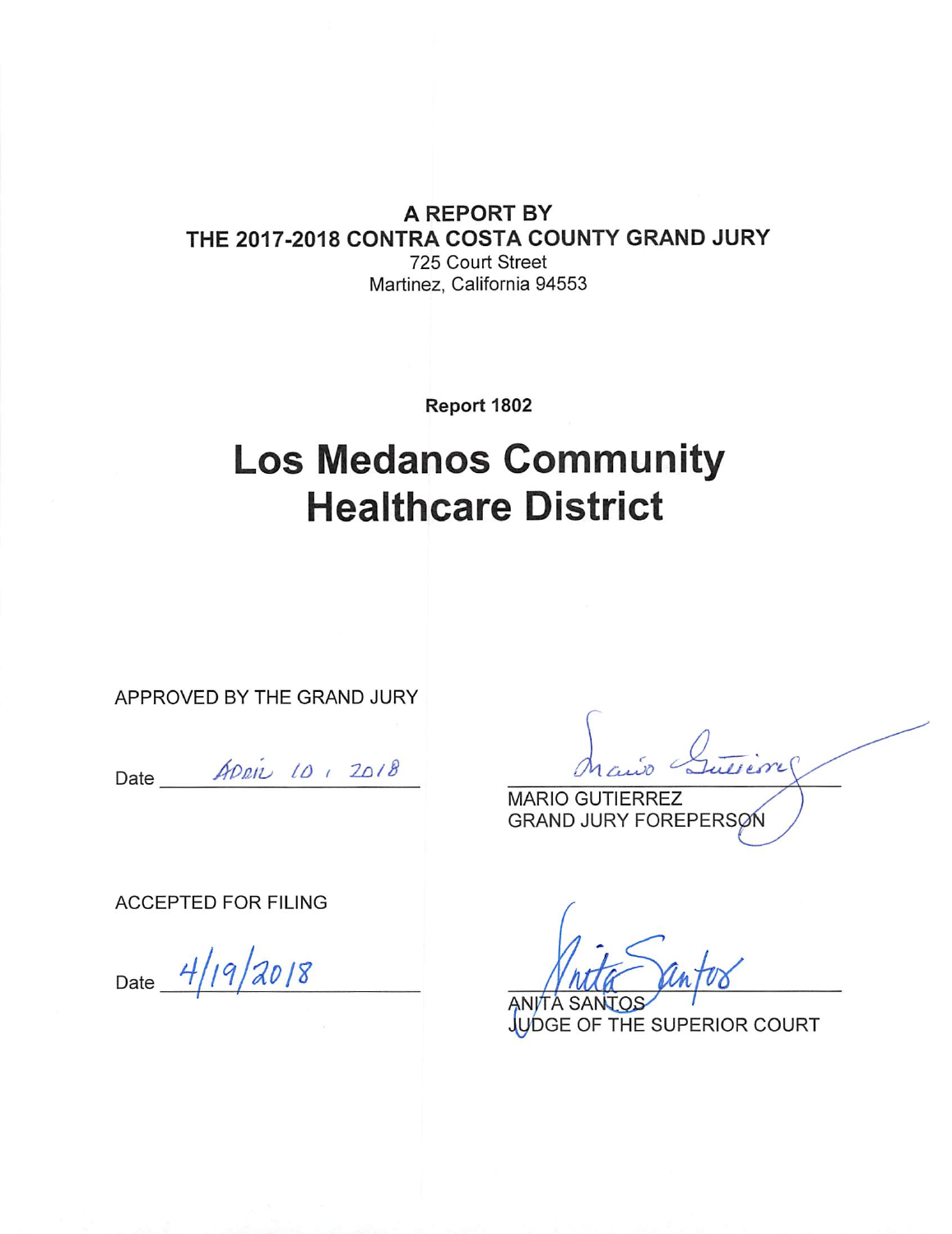Contact: Mario Gutierrez Foreperson 925-389-1556

Contra Costa County Grand Jury Report 1802

# **Los Medanos Community Healthcare District**

# **TO: Contra Costa County Board of Supervisors, Los Medanos Community Healthcare District, Local Agency Formation Commission**

# **SUMMARY**

The Los Medanos Community Healthcare District (LMCHD) is a community-based healthcare district that serves Pittsburg, Bay Point, and portions of Clayton, Clyde, and Antioch. The combined population served is approximately 96,760.<sup>[1](#page-12-0)</sup>

The Contra Costa County Civil Grand Jury (Grand Jury) conducted an investigation of LMCHD's efficiencies providing healthcare services, and evaluated how the special healthcare needs of its population are being met, especially in terms of preventative healthcare.

The Grand Jury found that LMCHD does not provide any hospital, physician, or emergency medical services. Instead, LMCHD funds grants to third-party agencies that provide healthcare programs and activities related to health, wellness, and disease prevention. The Grand Jury also found LMCHD grant program administrative expenses are high compared to the amount spent on grants. For example, in FY2016-2017, LMCHD spent 40% of its revenue on grants and 36% administering those grants, with the remaining 24% going to reserves. LMCHD's FY2017-2018 budget allocates 42% for grant programs, and 51% for grant program administration. Earlier years' administrative expenditures were similarly distributed. Typically, comparable local governmental administrative entities devote 10-20% to administrative expenses. Previous Grand Jury reports reached similar conclusions.

Based on these findings, the Grand Jury recommends that the Local Agency Formation Commission (LAFCO) consider dissolving LMCHD. The Grand Jury also recommends that the grants for healthcare programs currently funded by LMCHD be maintained by a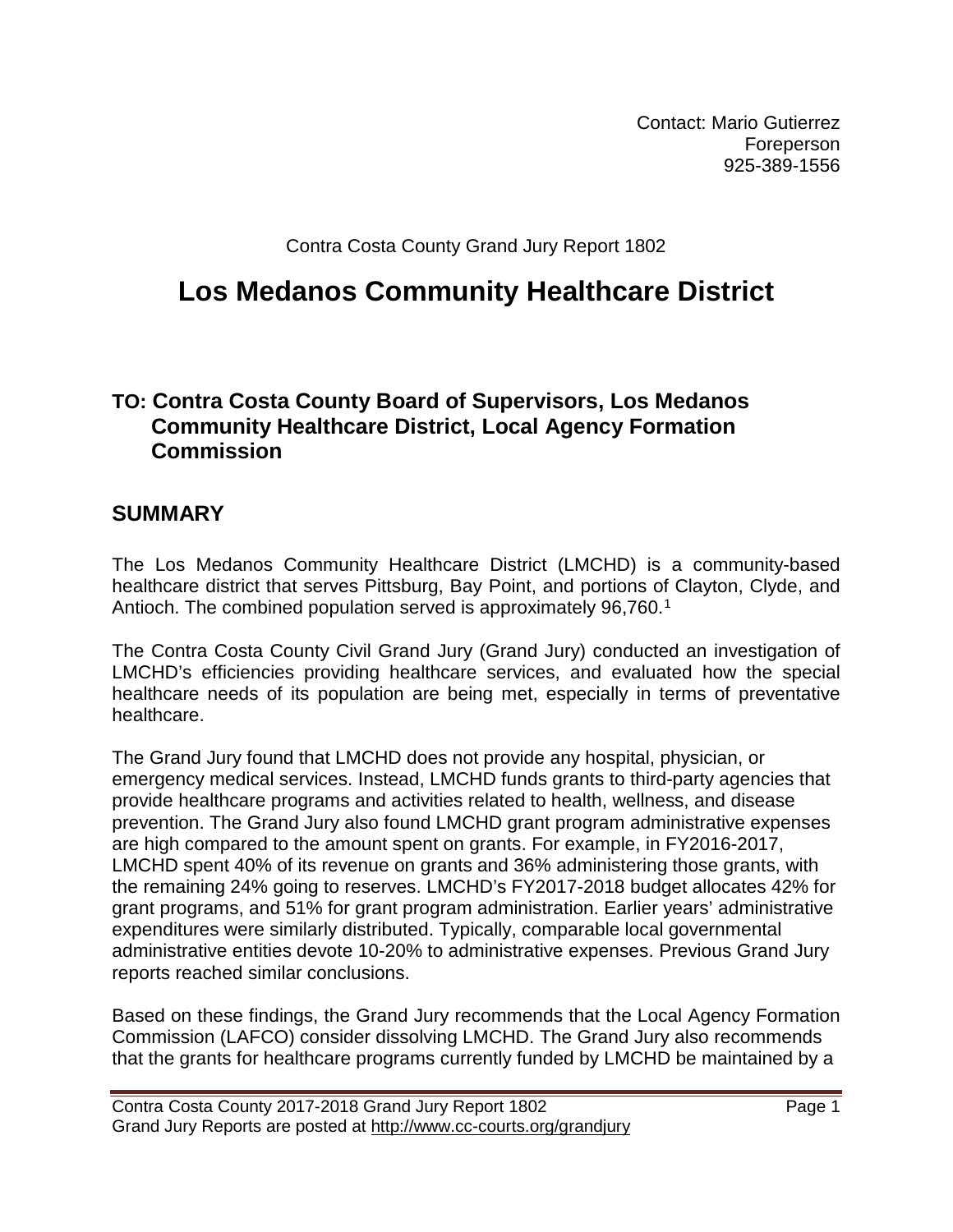successor. These healthcare programs are important to the community. Any savings from the dissolution could be applied to improvement and expansion of healthcare programs.

# **METHODOLOGY**

In the course of its investigation, the Grand Jury:

- Researched the history, programs, and current financial status of the LMCHD
- Interviewed public officials, County employees, and members of the LMCHD Board and the County Board of Supervisors
- Attended an LMCHD Board Meeting and reviewed meeting minutes
- Attended 2017 Local Agency Formation Commission (LAFCO) Healthcare Services Municipal Service Review (MSR) meetings
- Reviewed County records, budget reports, LMCHD's Strategic Plan, and LAFCO's Municipal Service Review documents

# **BACKGROUND**

Previous Grand Jury reports examined LMCHD's administrative expenses. The current Grand Jury investigated LMCHD fiscal performance and healthcare needs of the district in terms of preventative healthcare.

## **Preventative Healthcare**

Healthcare continues to be a significant national and local concern. Research from the Centers for Disease Control and Prevention (CDC) shows that "70 percent of chronic illnesses are preventable, and health costs savings associated with keeping people healthy and out of hospitals substantial." The delivery of healthcare has shifted from hospital-based services to preventative healthcare, which consists of measures taken for disease prevention rather than disease treatment. [2](#page-12-1)

Preventative healthcare is important given the increase in chronic diseases and resulting deaths. One key method for preventing disease is regular check-ups for adults and children. Physicians may consider using these visits to conduct disease screenings, provide tips for healthy and balanced lifestyles, and administer immunizations and boosters. Some common disease screenings include checking for hypertension (high blood pressure), hyperglycemia (high blood sugar, a risk factor for diabetes), hypercholesterolemia (high blood cholesterol), colorectal cancer, and depression. Additionally, screenings specifically for women include mammography (for breast cancer) and Pap smear tests (for cervical cancer).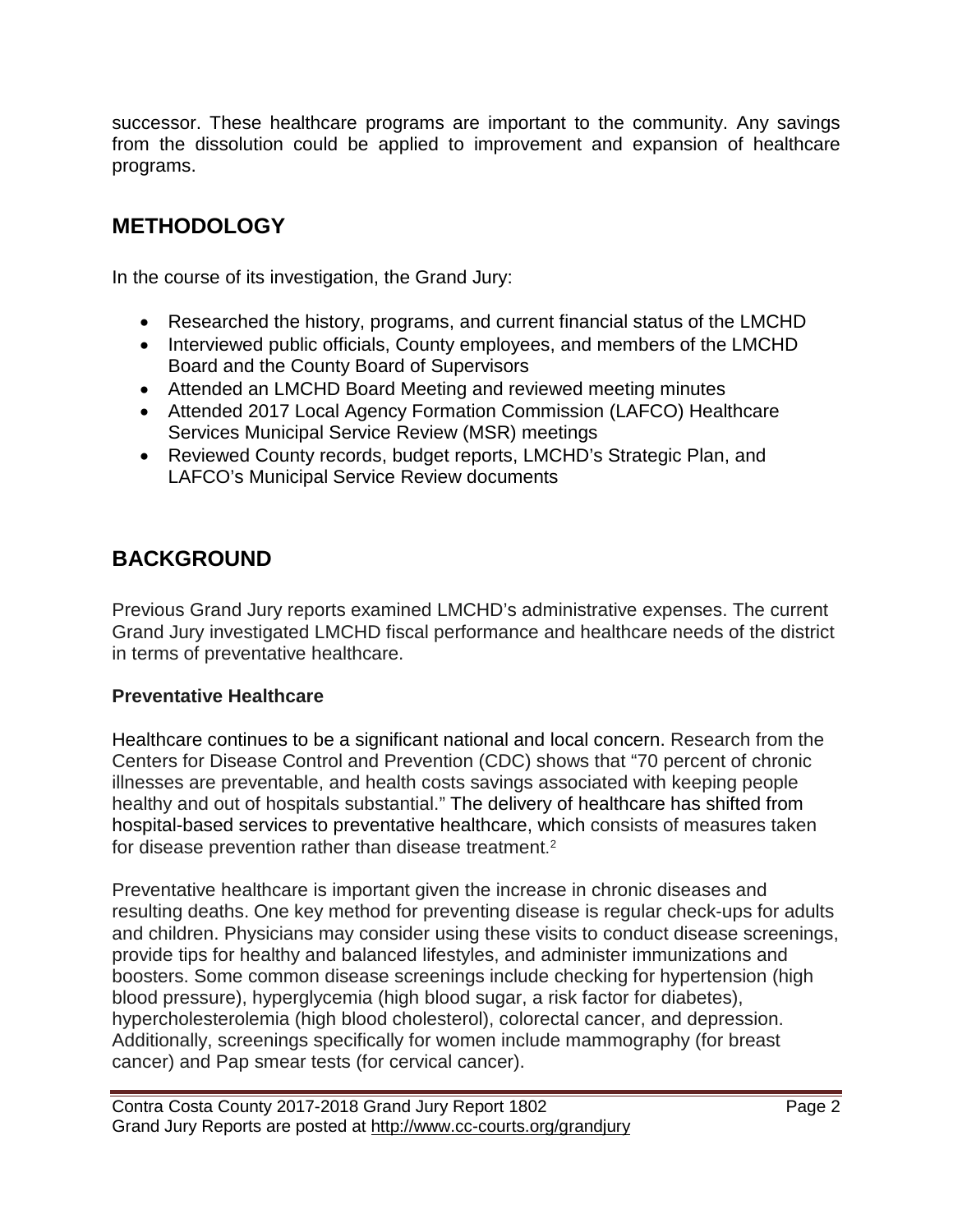A presentation to the Board of Supervisors on January 31, 2017, by the County Administrator, identified reduction of hospital dependency as a budget challenge. According to the CDC, a preventative healthcare program reduces hospital dependency by producing a healthier population.

## **Los Medanos Community Healthcare District**

LMCHD was formed in 1948 to operate a hospital within its boundaries. In rural communities, such districts were created to provide for hospitals that otherwise would not exist. LMCHD operated the Los Medanos Community Hospital until 1994 when the hospital closed due to bankruptcy. Since then, LMCHD has not provided any hospital, physician, or emergency medical services. Instead of providing direct services, LMCHD funds third-party agencies that provide health-related programs. LMCHD derives most of its revenue from property taxes. They lease its decommissioned hospital building to the County, which operates it as the Pittsburg Health Center. The Health Center is the largest clinic in the Contra Costa County Health System, with over 100,000 patient visits per year.

LMCHD is governed by a Board of Directors. The directors are elected at-large by the residents of the District and serve four-year terms.

The FY2017-2018 budget shows a general fund revenue of \$1.0 million. Of that amount, \$0.5 million is allocated to administrative overhead, \$0.4 million to community health programs, and \$0.1 million to reserves.

## **Local Agency Formation Commissions (LAFCOs)**

Local Agency Formation Commissions (LAFCOs) are regional agencies that oversee the creation, expansion, governance, and dissolution of local government bodies. State law requires LAFCOs to prepare a Municipal Service Review (MSR) for each District every five years. These reviews provide information to guide districts in performance improvement and boundary changes and can serve as a catalyst for LAFCO to initiate consolidations or dissolutions.

# **DISCUSSION**

Cancer, heart disease, stroke, and diabetes are the leading causes of preventable morbidity (disease) and premature mortality (death) in Contra Costa County. They are major drivers of health inequities in our communities. Contra Costa Health Services defines health inequities as "unnecessary, avoidable, unfair and unjust differences in health status due to unequal distribution of social, physical, economic and political resources that put some groups at a disadvantage for good health outcomes and limits their ability to lead healthy lives."[3](#page-12-2) Major risk factors for chronic diseases include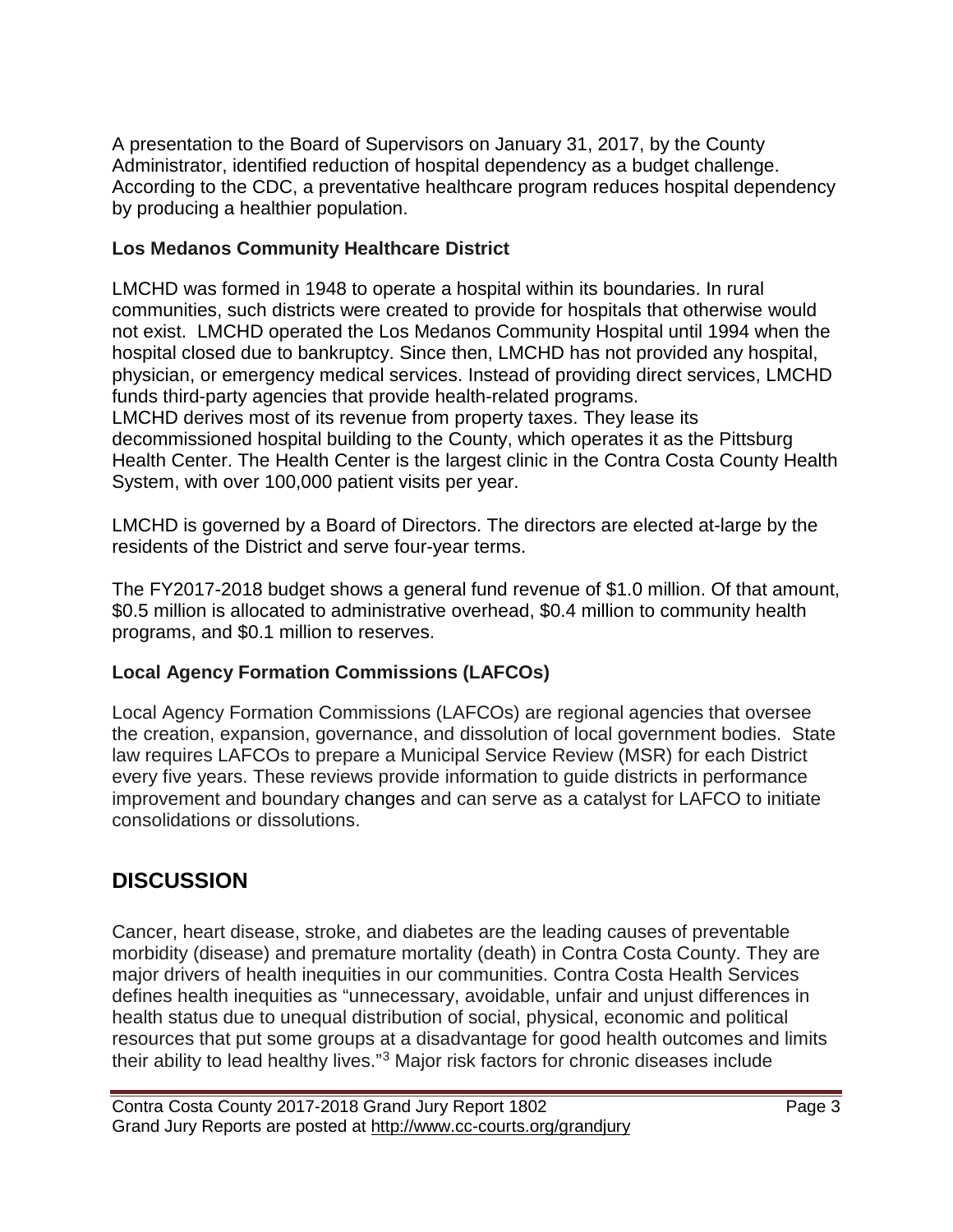obesity, poor nutrition, lack of physical activity, tobacco use, and drug and alcohol consumption.[4](#page-12-3)

# **Growth and population projections**

Chronic diseases are linked to income, education, and ethnicity and are thus more prevalent in areas of poverty, low educational attainment, and communities of color. The population within the current LMCHD boundaries is especially affected by these socioeconomic conditions and is growing faster than the county at large.<sup>[5](#page-12-4)</sup> Because of the rapid growth of these populations, preventative healthcare programs are important to improve health in the community and to contain costs.

The Association of Bay Area Governments (ABAG) projects continued growth in LMCHD, estimated at 36% from 2015 through 2040. This compares to 23% growth overall in the County. Population growth and demographic changes will drive future health care needs.<sup>[6](#page-12-5)</sup>

The map below indicates the location of medical facilities within and near LMCHD. While there are no acute care hospitals within the district, several major acute care facilities do exist in adjacent communities. Other medical facilities operate within and around the district to address preventative healthcare needs.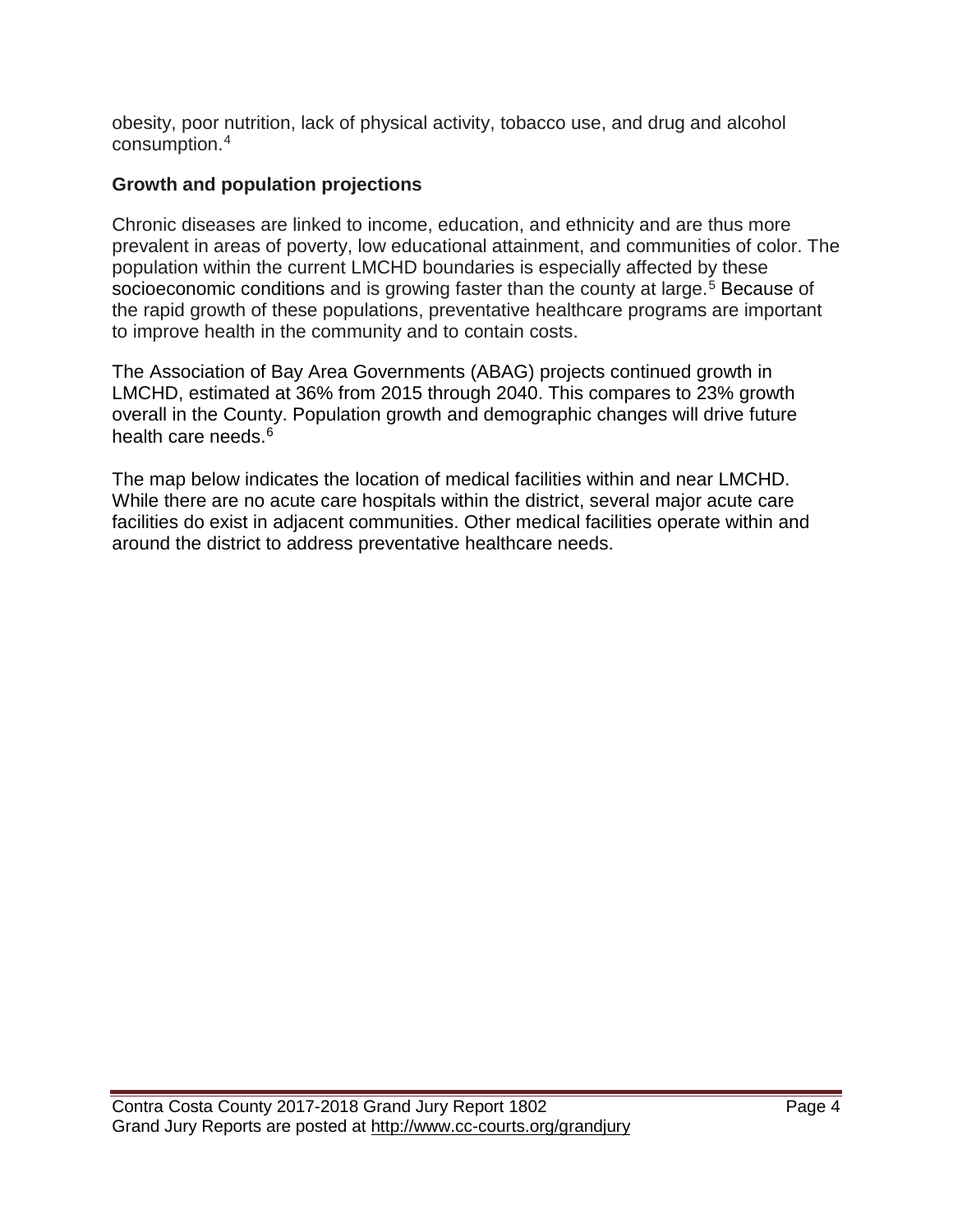

## **LMCHD Sphere of Influence (SOI)**

Contra Costa County 2017-2018 Grand Jury Report 1802 Page 5 Grand Jury Reports are posted at http://www.cc-courts.org/grandjury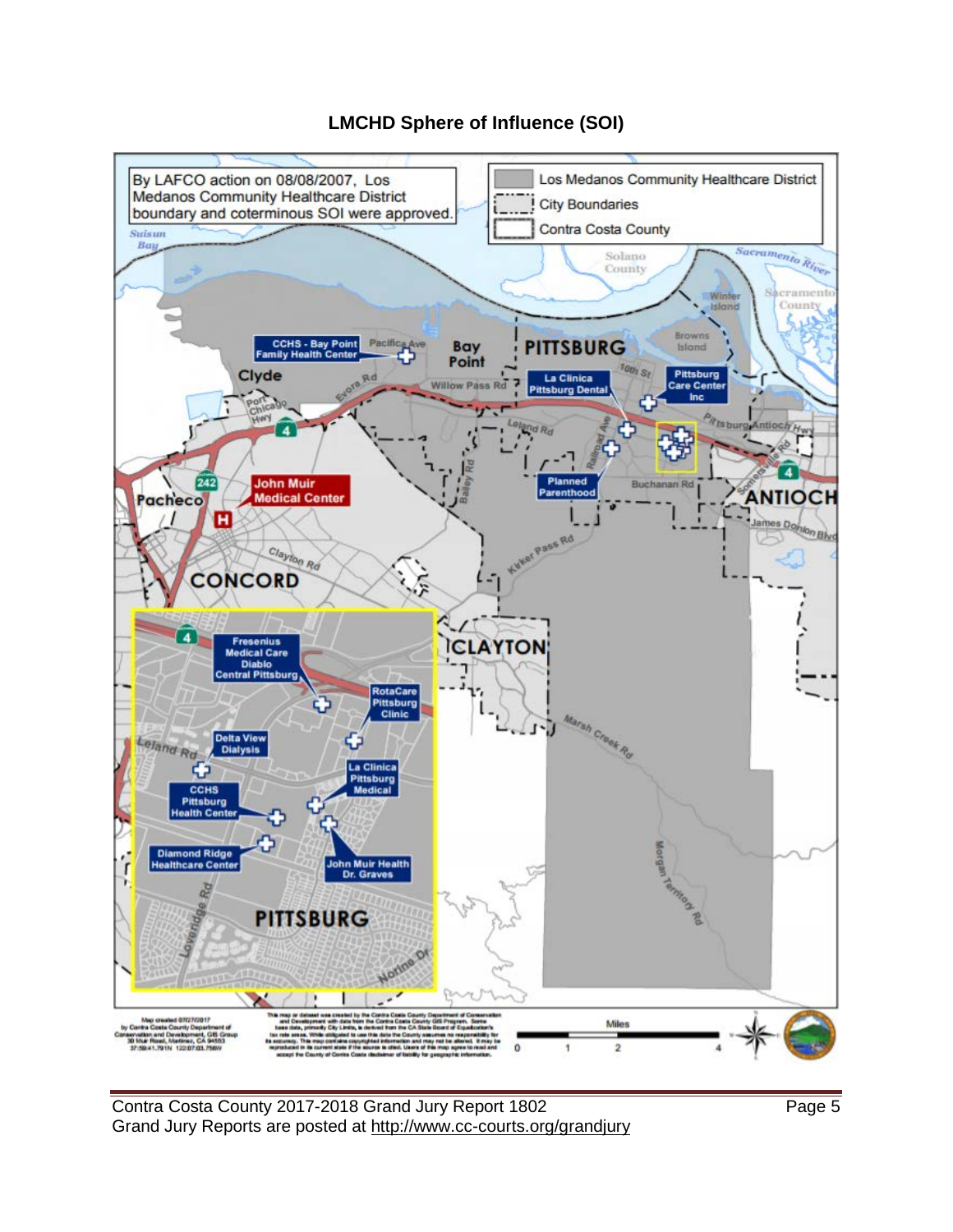## **Characteristics of disadvantaged communities within LMCHD**

The unincorporated communities of Clyde and Bay Point, and much of the City of Pittsburg qualify as disadvantaged communities. The California Public Utilities Commission defines "disadvantaged communities" as the areas throughout California which most suffer from a combination of economic, health, and environmental burdens. These burdens include poverty, high unemployment, health conditions like asthma and heart disease, as well as air and water pollution, and hazardous wastes.<sup>[7](#page-12-6)</sup>

## **Adequacy of Public Services**

A presentation to the Board of Supervisors on January 31, 2017, by the County Administrator, identified reduction of hospital dependency as a budget challenge. Some senior officials indicated that a significant number of people obtain treatment for chronic conditions from hospital emergency departments because they lack access to primary care.

LMCHD residents need better access to both primary and urgent care. General medical services are currently provided in the district primarily through the Pittsburg Health Center, which is operated by Contra Costa County, and through clinics in Pittsburg, Antioch, and Bay Point. The Grand Jury found that opportunities exist to expand urgent care services in the Pittsburg Health Center, as well as increase awareness of underutilized health resources. This would improve health outcomes and decrease health disparities.

## **Accountability**

LMCHD adopted a Strategic Plan in 2010 for the years 2011-2016 and updated it to include 2017-2022. The 2010 Strategic Plan relied heavily on the 2010 Community Health Indicators for Contra Costa County, prepared by the Community Health Assessment, Planning and Evaluation Unit (CHAPE). This CHAPE document is intended to help county agencies identify and address health disparities in Contra Costa County. Today, LMCHD uses data from the following resources to determine priority health needs: U.S. Census Bureau (2016), CDC, Contra Costa Health Services reports, and other sources.

#### **Service Delivery and Transparency**

The Little Hoover Commission, [8](#page-12-7) in its August 2017 report *Special Districts: Improving Oversight and Transparency*, made several recommendations relevant to LMCHD. Recommendations include: LAFCOs consider district dissolutions to eliminate redundancies and improve efficiency; steps that healthcare districts can take to improve operational transparency—such as requiring every district to have a website with basic information; and to standardize current reporting requirements on revenues, expenditures and reserves.<sup>[9](#page-12-8)</sup>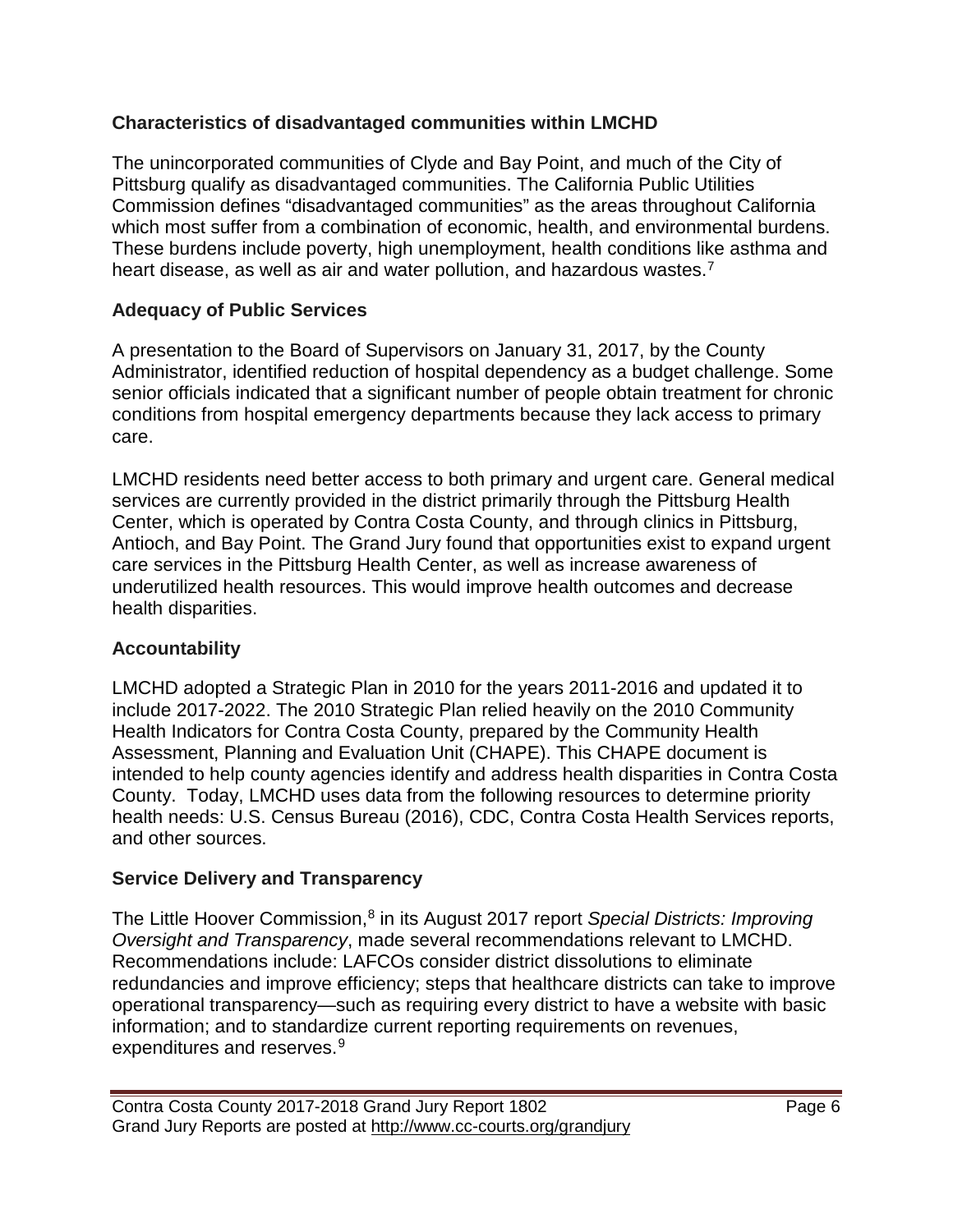Although the grant programs funded through LMCHD may be of significant benefit to the community, the LMCHD website lacks data demonstrating such a benefit. It does not provide metrics addressing the public health needs of the community. In addition, it provides no data indicating targeted populations nor any measurement of outcomes.

The Grand Jury found no evidence that LMCHD collaborated with the County, non-profit hospitals, or other local entities to avoid duplication of services. Several organizations received grants from both the County and LMCHD. This duplication of services occurred because the County grant administrator, Keller Canyon Mitigation Fund, supports some of the same programs funded through LMCHD. If the County were to assume administration of LMCHD grant programs, there would be no duplication of administrative expenses because the County grant process is already in place.

LMCHD did not utilize health needs assessments to determine the community's health needs before funding programs. Health needs assessment is a "systematic method of identifying unmet health and healthcare needs of a population and making changes to meet these unmet needs."[10](#page-12-9)

For comparison, in 2016 the Kaiser Foundation Hospital-Antioch conducted a Community Health Needs Assessment (CHNA) of its service area, which includes the LMCHD geography. Based on the CHNA, Kaiser determined that the top healthcare priorities in the area were: 1) Economic Security, and 2) Obesity, Diabetes, Healthy Eating, and Active Living.<sup>[11](#page-12-10)</sup> Kaiser's CHNA cited the names of grantees, the grant amounts they received, the nature of their project, and their progress to date. Kaiser had implemented the grants, tracked the grantees' progress, and documented their results. The outcomes of the programs were clearly displayed on Kaiser's website. Kaiser's CHNA is an example of what other healthcare providers use to manage grant distribution based on community health needs.

The grant program is important as the non-profit entities delivering the services can best focus on particular needs of affected communities, where the services are most needed. This safety net ensures that grant program funds are allocated and used effectively for the most disadvantaged communities.

## **Finances**

LMCHD receives nearly all its annual revenue from property taxes. It uses this revenue to pay for program and wellness grants, as well as administrative expenses. It also funds an ongoing reserve/surplus. The tables below provide a breakdown of these revenue/expense items for fiscal years 2013 through 2018.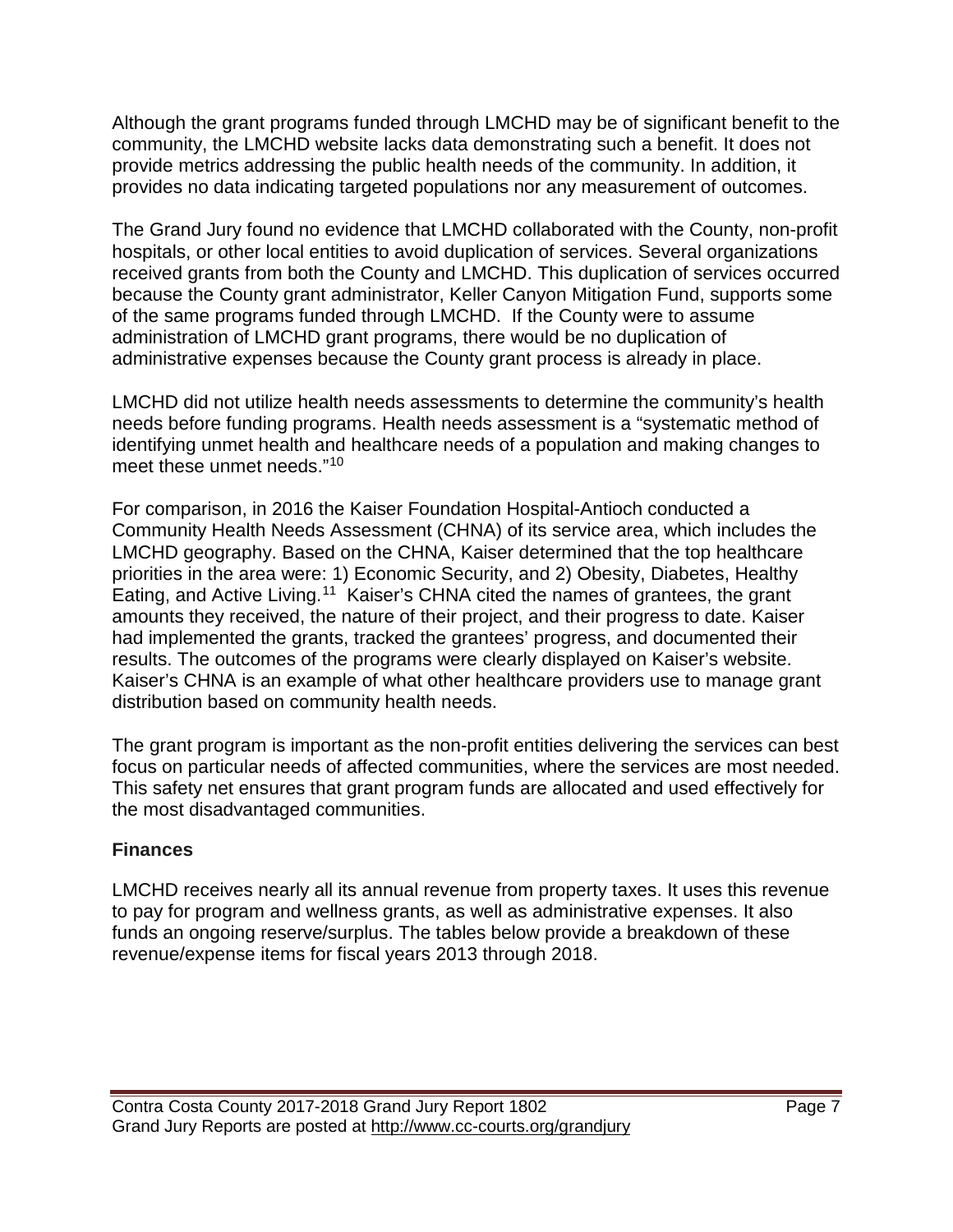#### **Table 1**

#### LMCHD Governmental Fund Revenue and Expenditure year ended June (\$ in Thousands)

|                                | 2013  | 2014  | 2015  | 2016  | 2017  | 2018  |
|--------------------------------|-------|-------|-------|-------|-------|-------|
| Revenue                        | 683   | 786   | 865   | 960   | 1.106 | 992   |
| <b>Grants/Program Outreach</b> | (345) | (380) | (303) | (329) | (438) | 412   |
| Administration                 | (438) | (358) | (423) | (362) | (396) | (510) |
| Surplus/Deficit                | (100) | 48    | 139   | 269   | 272   |       |

Source: 2018 Adopted Budget, 2017 unaudited financial statements, 2013-2016 audited financial statements

#### **Table 2**

#### LMCHD Governmental Fund Revenue and Expenditure year ended June Expense as a % of Revenue

|                                | $-2017$ | OO 1 4 | 2015 | 2016)  | 2017 |     |
|--------------------------------|---------|--------|------|--------|------|-----|
| <b>Grants/Program Outreach</b> | 51%     | 48%    | 35%  | 34%    | 40%  | 42% |
| Administration                 | 64%     | 46%    | 49%  | $38\%$ | 36%  | 51% |

Source: 2018 Adopted Budget, 2017 unaudited financial statements, 2013-2016 audited financial **statements** 

LMCHD's FY2017-2018 Budget allocated \$411,875 (or 42%) of the total General Fund to be spent on community health programs. The LMCHD's largest expenditure category is general administration at \$509,698 (or 51%) of total revenues.

According to the 2017 fiscal year unaudited financial statements, the District spent 36% of its revenue on administrative expenses and 40% on grants and programs. The remaining revenue was held as cash. As of June 30, 2017, the District had a cash balance of \$1.8 million. Of the \$1.8 million cash on hand, \$0.9 million was held in a bank account that earned no interest, and \$0.9 million at LAIF (Local Agency Investment Fund) in an interest-earning account. (See Table 3)

#### **Table 3**

LMCHD Governmental Fund Cash Balance as of year ended June (\$ in Thousands)

|                    | 2013 | 2014 | 2015 | 2016 | 20  |
|--------------------|------|------|------|------|-----|
| Cash on hand       | 296  | 349  | 422  | 697  | 889 |
| Investment in LAIF | 849  | 828  | 880  | 886  | 943 |
| <b>Total</b>       | 45   | 176  | ,302 | 584  |     |

Source: 2017 Unaudited financial statements, 2013-2016 audited financial statements

Contra Costa County 2017-2018 Grand Jury Report 1802 Grand Jury Reports are posted at http://www.cc-courts.org/grandjury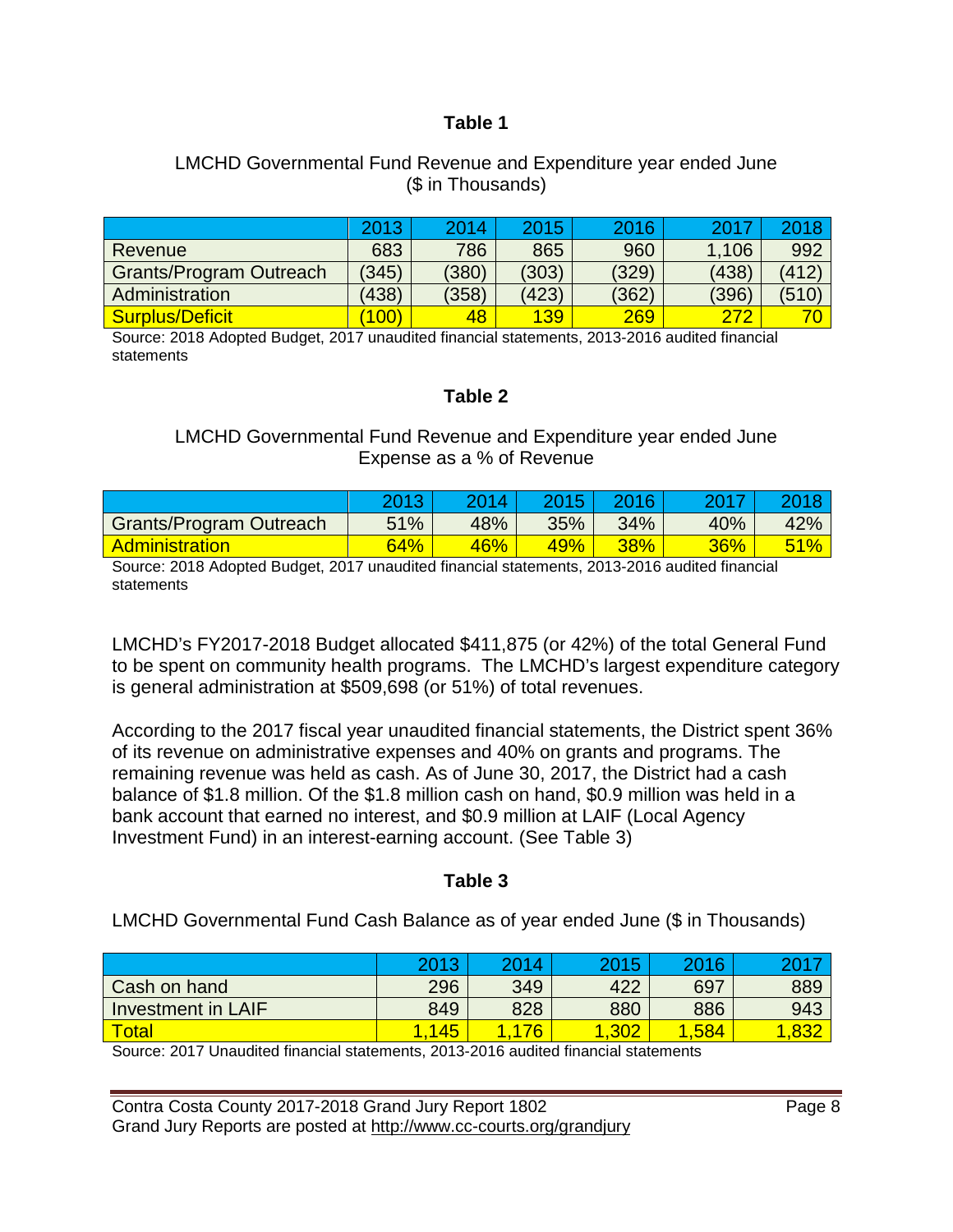## **Operational Efficiency**

LMCHD's administrative expenses range from 36% to 64% of General Fund revenues from FY2013-2018, depending on whether grant administration and program development are included in overhead. Other comparable Federal Grant programs run at 10% administrative costs. Contra Costa County budget runs at 15% administrative costs, and Concord/Pleasant Hill Healthcare District runs at 20%. [12](#page-12-11) Because LMCHD is a free-standing entity, it incurs higher overhead costs than Concord/Pleasant Hill Healthcare District, a subsidiary district of the City of Concord.

During FY2015-2016, LMCHD funded twelve Community Health Programs in the amount of \$268,569, or approximately 25% of LMCHD revenue (see table 4). LMCHD's largest expenditure category was for administrative expense at \$362,307 or 38% of total revenues.

#### **Table 4**

| <b>Student Eyeglasses Program</b>             | \$7,750    |
|-----------------------------------------------|------------|
| Youth Intern Program                          | \$4,682    |
| <b>African American Community Baby Shower</b> | \$10,000   |
| District Programs and Activities Committee    | \$.<br>851 |
| CPR/FAST                                      | \$8,980    |
| Pittsburg Swim Academy                        | \$20,900   |
| <b>Supervisor Glover's Youth Summit</b>       | \$10,000   |
| St. Vincent de Paul RotaCare                  | \$30,000   |
| <b>Health and Wellness Fall Allocation</b>    | \$85,988   |
| <b>Health and Wellness Summer Allocation</b>  | \$75,359   |
| Board Community Benefit Fund                  | \$10,300   |
| <b>Community Garden</b>                       | \$3,759    |
| <b>TOTAL FUNDING</b>                          | \$268,569  |

#### **Summary of LMCHD FY2015-2016 Grants**

Source: LMCHD Annual Financial Report, June 30, 2016

#### **Conclusions**

To shift the current healthcare landscape in the community and offer more preventative healthcare services, dissolution of the LMCHD is recommended. Any cost savings can be directed toward enhancing current healthcare preventive services provided by the grantees, and exploring new programs and possible creation of an urgent care facility.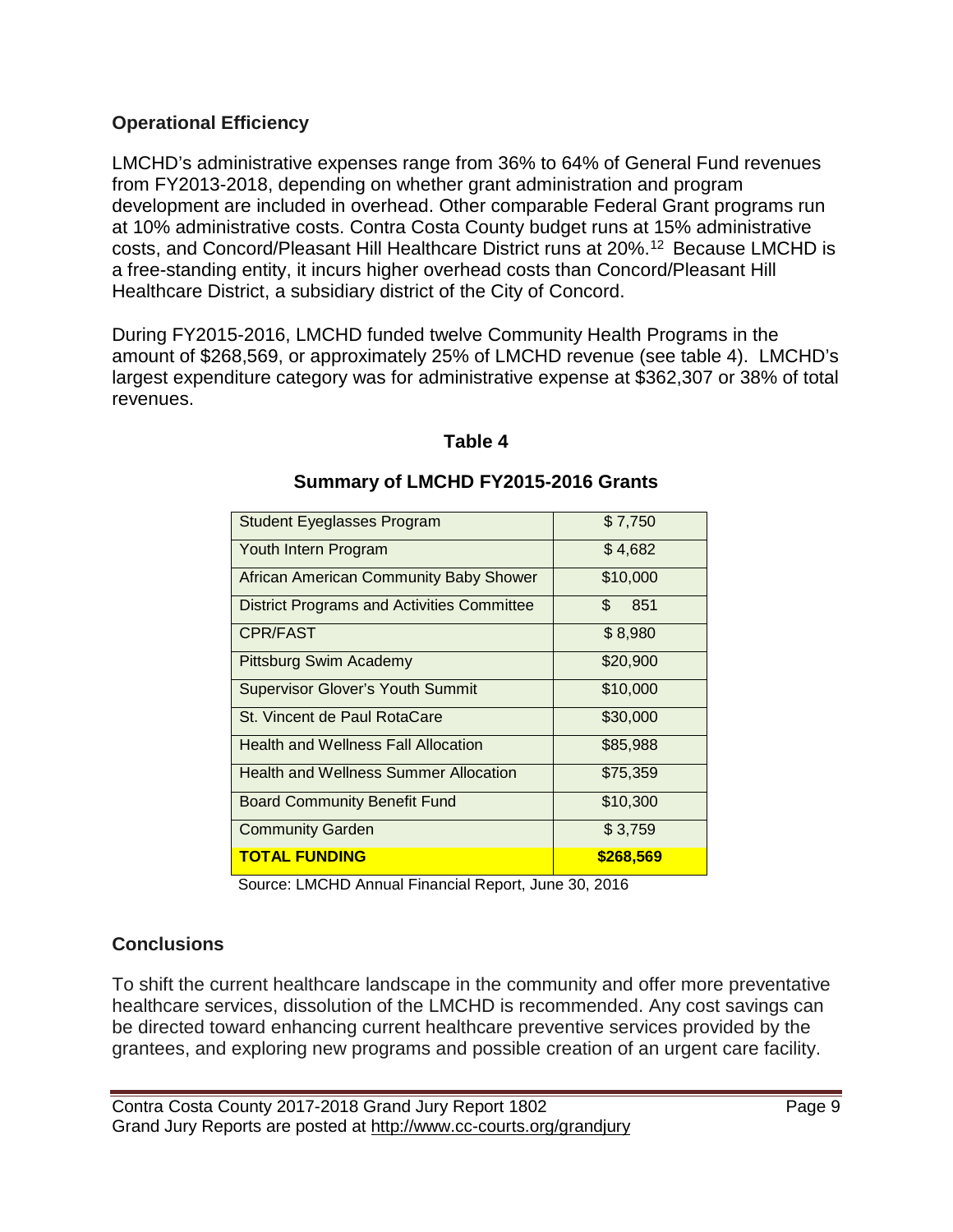The community agrees and the Grand Jury's research validates the need for improvement of health services and urgent care in the area. The County health system may be in the best position to offer those services at a lower cost.

# **FINDINGS**

- F1. LMCHD website lacked data addressing the public health needs of the community or measurable outcomes of the grant programs targeting the population served.
- F2. LMCHD used obsolete data rather than the current health needs assessments to prioritize grants.
- F3. The Grand Jury found no evidence LMCHD collaborated with the County, nonprofit hospitals, or other local districts to avoid duplication of services.
- F4. LMCHD's level of administrative costs is high compared to other government agencies that fund grants.
- F5. As the County already has a grant administration program in place, and has some of the same grantees as the District, there is potential for administrative cost savings through elimination of redundancies.
- F6. LMCHD did not maximize cash assets as large balances were left in non-interest bearing account.

# **RECOMMENDATIONS**

- R1. LAFCO should consider dissolving the LMCHD by December 2018 and assigning all the assets, rights, and responsibilities to the County as the successor to LMCHD.
- R2 The Board of Supervisors should consider maintaining grant funding levels for healthcare programs upon dissolution of LMCHD.
- R3. The Board of Supervisors should consider using any savings from LMCHD dissolution to improve and expand healthcare programs once appointed as the successor to LMCHD.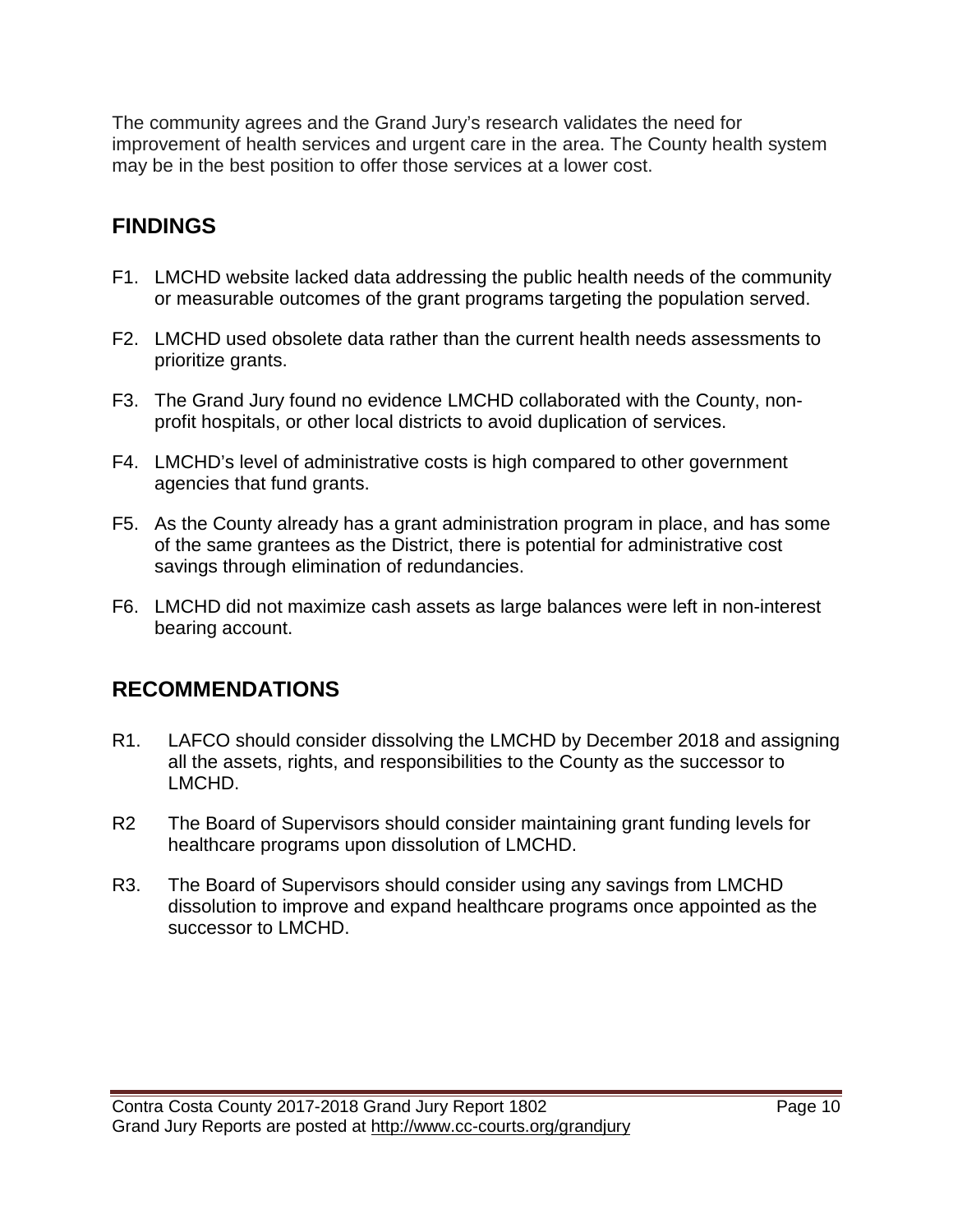# **REQUIRED RESPONSES**

|                                                     | <b>Findings</b>         | <b>Recommendations</b>              |
|-----------------------------------------------------|-------------------------|-------------------------------------|
| Contra Costa County Board of<br><b>Supervisors</b>  | F5                      | R <sub>2</sub> , and R <sub>3</sub> |
| Los Medanos Community Healthcare<br><b>District</b> | F1, F2, F3, F4, and F6  |                                     |
| Local Agency Formation Commission                   | F1, F2, F3, F4, and F5, | R1                                  |

These responses must be provided in the format and by the date set forth in the cover letter that accompanies this report. An electronic copy of these responses in the form of a Word document should be sent by e-mail to [ctadmin@contracosta.courts.ca.gov](mailto:clope2@contracosta.courts.ca.gov) and a hard (paper) copy should be sent to:

> Civil Grand Jury – Foreperson 725 Court Street P.O. Box 431 Martinez, CA 94553-0091